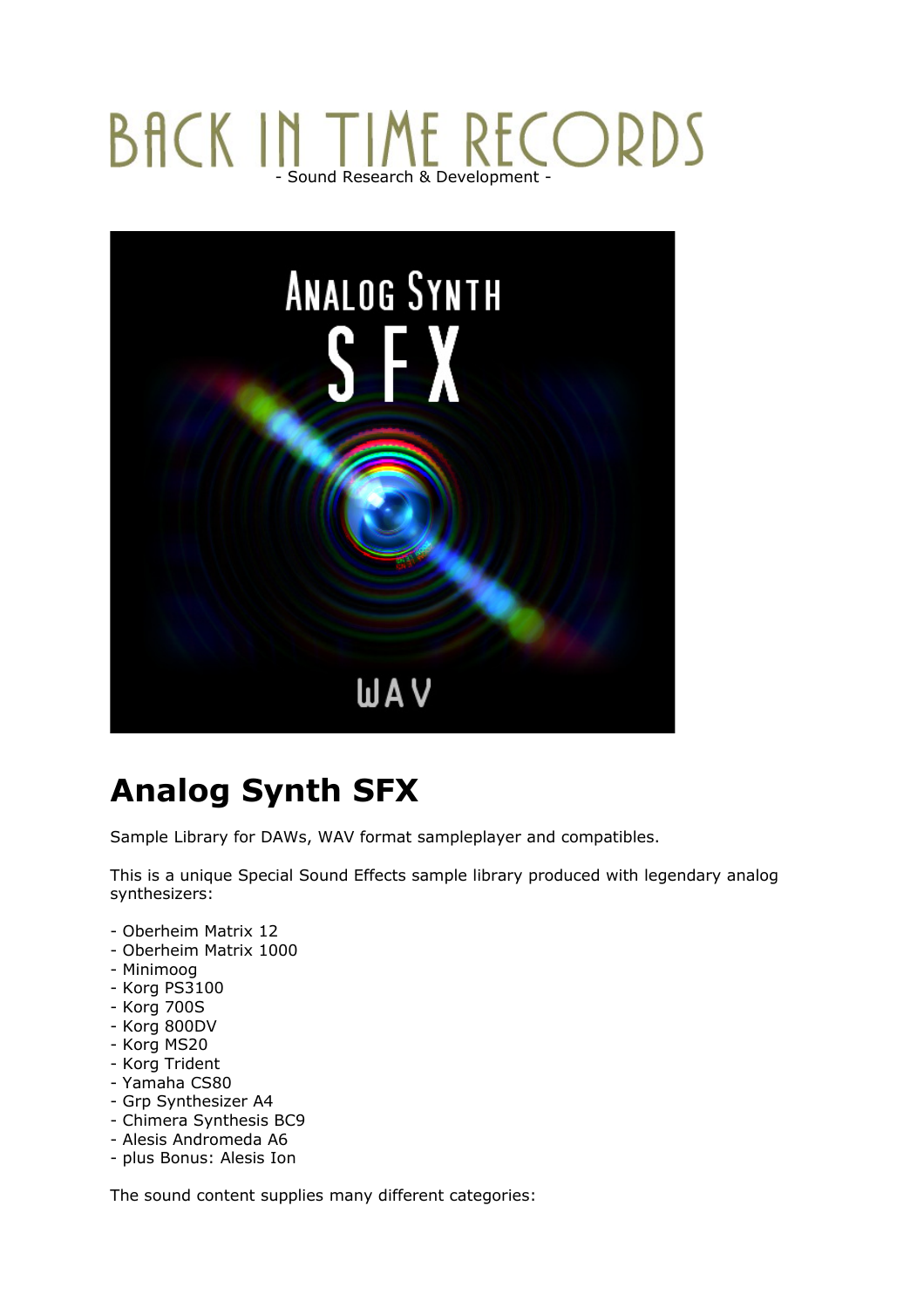Filter Zap, Noise, Ringmodulator Effects, Repeater, Single and Dual Note, Percussive FX, Kick, Snare, Tom, Hihat, Cymbal, Clap, Conga, Timpani, Arpeggio, Loop, Sequence, Scene, Reverse Effects, Bleep, Buzzer, Droner, Ultra Sweep and Wobbel, Rise FX, Bassline, Chord and more.

Total amount: 620 Special Sound Effects, analog Drums and Percussion, Loops and Scenes, stereo/mono, 490 MB.

## **Sample content**

alphabetical order

700S Bow Short FX 1 700S Bow Short FX 2 700S Noise 1 700S Noise 2 700S Noise 3 700S Noise 4 700S Noise 5 700S Noise 6 700S Noise 7 700S Noise 8 700S Noise Repeat FX 1 700S Noise Repeat FX 2 700S Repeater FX 1 700S Repeater FX 2 700S Repeater FX 3 700S Repeater FX 4 700S Repeater FX 5 700S Repeater FX 6 700S Repeater FX 7 700S Repeater FX 8 700S Repeater FX 9 700S Ringmod Lift 1 700S Ringmod Lift 2 700S Ringmod Lift 3 700S Ringmod Lift 4 700S Ringmod Lift 5 700S Ringmod Lift 6 700S Ringmod Lift 7 700S Ringmod Lift 8 700S Ringmod Perc FX 1 700S Ringmod Perc FX 2 700S Ringmod Perc FX 3 700S Ringmod Perc FX 4 700S Ringmod Perc FX 5 700S Ringmod Perc FX 6 700S Ringmod Perc FX 7 700S Ringmod Random 1 700S Ringmod Random 2 700S Ringmod Shorty FX 1 700S Ringmod Shorty FX 2 700S Ringmod Wave FX 1 700S Ringmod Wave FX 2 700S Ringmod Wave FX 3 800DV Dual Notes 1 800DV Dual Notes 2 800DV Dual Notes 3 800DV Dual Notes 4 800DV Noisy FX 1 800DV Noisy FX 2 800DV Noisy FX 3 800DV Perc FX 1 800DV Perc FX 2

800DV Perc FX 3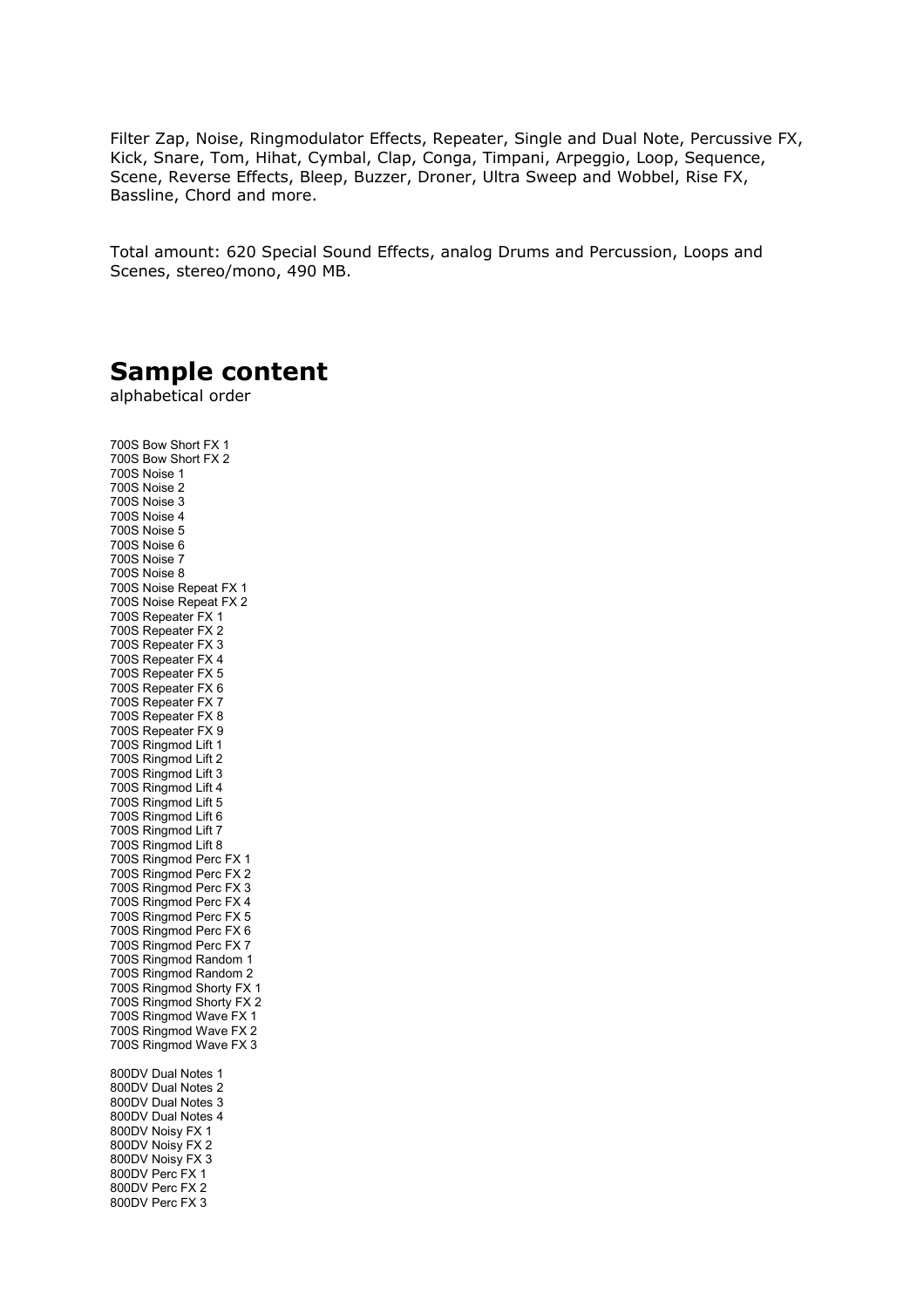800DV Porta FX 1 800DV Porta FX 2 800DV Porta FX 3 800DV Porta FX 4 800DV Repeater FX 1 800DV Repeater FX 2 800DV Repeater FX 3 800DV Repeater FX 4 800DV Repeater FX 5 800DV Repeater FX 6 800DV Repeater FX 7 800DV Repeater FX 8 800DV Repeater FX 9 800DV Single Stereo Note 1 800DV Single Stereo Note 2 800DV Single Stereo Note 3 800DV Single Stereo Note 4 800DV Single Stereo Note 5 800DV Single Stereo Note 6 800DV Swoosh FX A6 AnaHihat A6 Block A6 Castanet A6 Claps 1 A6 Cymbal 1 A6 Cymbal 2 A6 E Perc 1 A6 E Perc 2 A6 E Perc 3 A6 E Perc 4 A6 E Perc 5 A6 E Tom 1 A6 E Tom 2 A6 Hihat 2 A6 Hihat clsd A6 Kick 1 A6 Kick 10 A6 Kick 2 A6 Kick 3 A6 Kick 4 A6 Kick 5 A6 Kick 6 A6 Kick 7 A6 Kick 8 A6 Kick 9 A6 Perc 1 A6 Perc 2 A6 Perc 3 A6 Perc 4 A6 Perc 5 A6 Perc FX 1 A6 Perc Lp 1 A6 Perc Lp 2 A6 Perc Lp 3 A6 Perc Lp 4 A6 Perc Lp 5 A6 Snare 1 A6 Snare 2 A6 Snare 3 A6 Snare 4 A6 Snare 5 A6 Snare 6 A6 Snare 7 A6 Snare 8 A6 Tom 1 A6 Tom 2 A6 Zap 1 A6 Zap 2 A6 Zap 3 A6 Alarm1 r A6 Alarm1 A6 BizarrAirl r A6 BizarrAirl A6 BrokMirr r A6 BrokMirr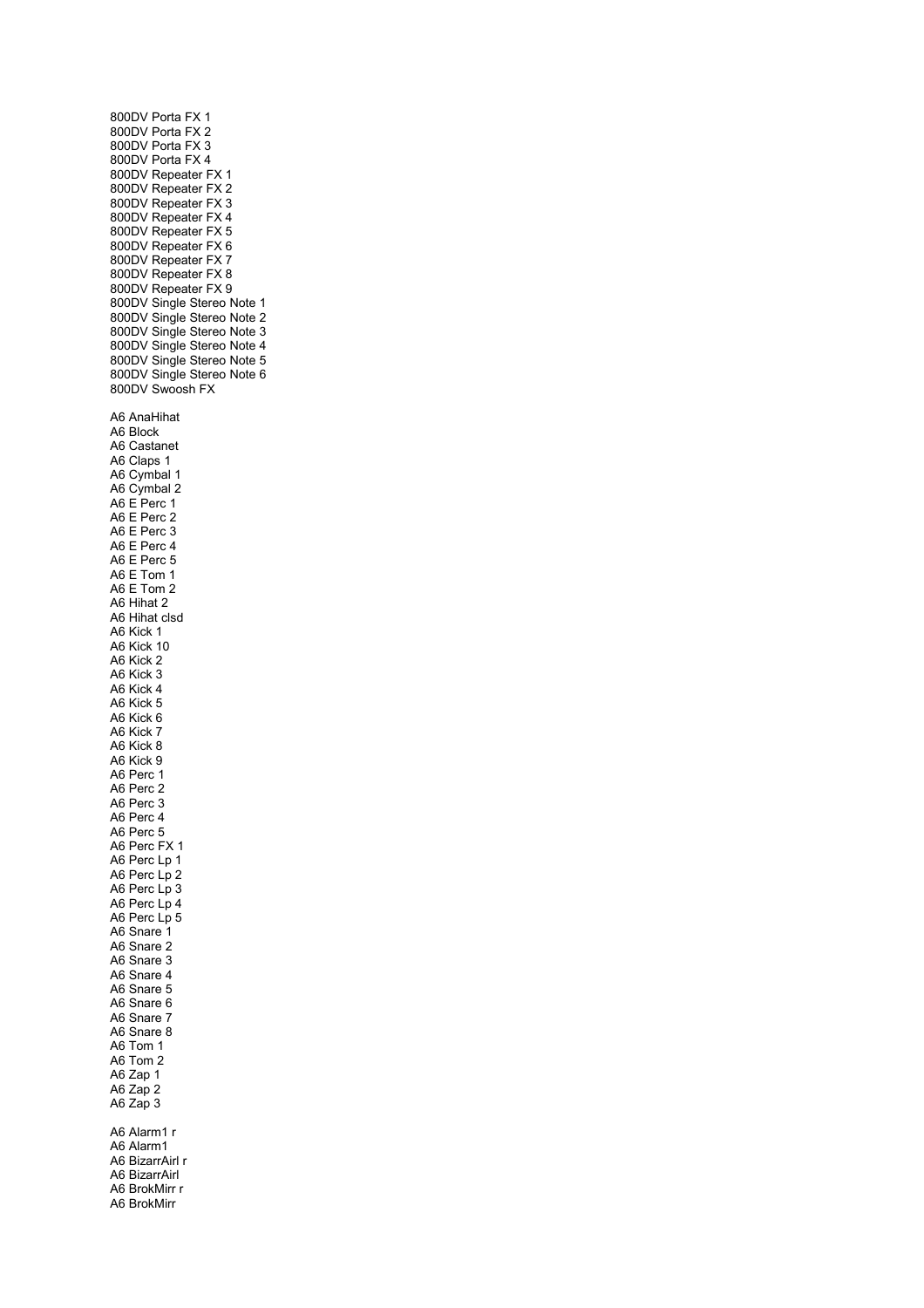A6 DinDog r A6 DinDog A6 DisBlMph1 r A6 DisBlMph1 A6 DisBlMph4 r A6 DisBlMph4 A6 DropCave r A6 DropCave A6 EchIron1 r A6 EchIron1 A6 ElCym2 r A6 ElCym2 A6 FAAcc1 r A6 FAAcc1 A6 Falldown3 r A6 Falldown3 A6 Gotcha1 r A6 Gotcha1 A6 Impuls2 r A6 Impuls2 A6 IndHit2 r A6 IndHit2 A6 IndHit3 r A6 IndHit3 A6 LoRpt1 r A6 LoRpt1 A6 LoTon4 r A6 LoTon4 A6 MultRpt2 r A6 MultRpt2 A6 OSCChat1 r A6 OSCChat1 A6 RingJing1 r A6 RingJing1 A6 Scary3 r A6 Scary3 A6 Sonar1 r A6 Sonar1 A6 Sonar7 r A6 Sonar7 A6 SpringFX1 r A6 SpringFX1 A6 Stalactit2 r A6 Stalactit2 A6 SubGong1 r A6 SubGong1 A6 TndSteel1 r A6 TndSteel1 A6 Tortur1 r A6 Tortur1 A6 W2Mach r A6 W2Mach A6 Weird 1 r A6 Weird1 CS80 Buzz 1 CS80 Buzz 2 CS80 Droner 1 CS80 Droner 2 CS80 Droner 3 CS80 Droner 4 CS80 Helicop CS80 Repeat Final FX CS80 Repeat FX 1 CS80 Repeat FX 2 CS80 Repeat FX 3 CS80 Repeat FX 4 CS80 Repeat FX 5 CS80 Repeat FX 6 CS80 Repeat FX 7 CS80 Repeat FX 8 CS80 Repeat FX 9 CS80 Rise FX 1 CS80 Rise FX 2 CS80 SubGong 1 CS80 SubGong 2 CS80 Ultrasweep Ringmod 1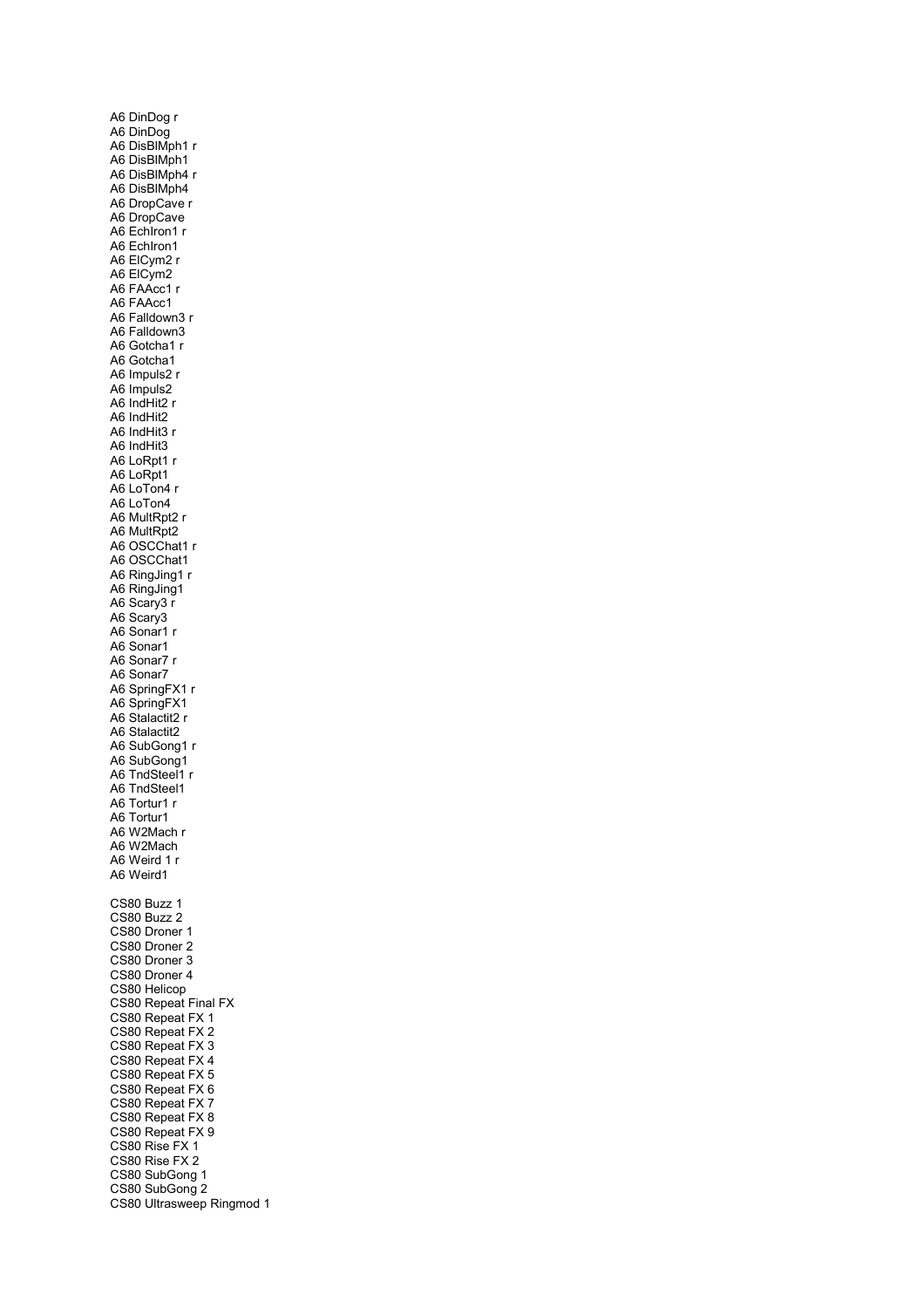CS80 Ultrasweep Ringmod 2 CS80 Ultrasweep Ringmod 3 CS80 Ultrasweep Ringmod 4 CS80 Ultrasweep Ringmod Rev 1 CS80 Ultrasweep Ringmod Rev 2 CS80 Wobbel FX 1 CS80 Wobbel FX 2 CS80 Wobbel FX 3 GRP A4 Seq 1 GRP A4 Seq 10 GRP A4 Seq 11 GRP A4 Seq 12 GRP A4 Seq 13 GRP A4 Seq 14 GRP A4 Seq 15 GRP A4 Seq 16 GRP A4 Seq 17 GRP A4 Seq 18 GRP A4 Seq 19 GRP A4 Seq 2 GRP A4 Seq 20 GRP A4 Seq 3 GRP A4 Seq 4 GRP A4 Seq 5 GRP A4 Seq 6 GRP A4 Seq 7 GRP A4 Seq 8 GRP A4 Seq 9 GRP A4 Single 1 GRP A4 Single 10 GRP A4 Single 11 GRP A4 Single 12 GRP A4 Single 13 GRP A4 Single 14 GRP A4 Single 15 GRP A4 Single 16 GRP A4 Single 17 GRP A4 Single 18 GRP A4 Single 2 GRP A4 Single 3 GRP A4 Single 4 GRP A4 Single 5 GRP A4 Single 6 GRP A4 Single 7 GRP A4 Single 8 GRP A4 Single 9 Ion Bass Cymbal Rhythm Ion Bass Filtro Rhythm 1 Ion Bass Filtro Rhythm 2 Ion Bass Filtro Rhythm 3 Ion Bass Filtro Rhythm 4 Ion Bass Filtro Rhythm 5 Ion Bass Filtro Rhythm 6 Ion Bass Hollow Rhythm Ion Bass Krafty Rhythm Ion Bass Metalic Rhythm 1 Ion Bass Metalic Rhythm 2 Ion Bass Syncop Rhythm 1 Ion Bass Syncop Rhythm 2 Ion Bass Syncop Rhythm 3 Ion Bass Syncop Rhythm 4 Ion Bass Syncop Rhythm 5 Ion Blech Rhythm Ion Bottle Rhythm Ion Bubbles Ion Cave Stone FX 1 Ion Cave Stone FX 2 Ion Claps 1 Ion Claps 2 Ion Claps 3 Ion CrazyClock Scene Ion DarkCity Rhythm Ion Disto Zap Rhythm Ion Droner 1 Ion Droner 2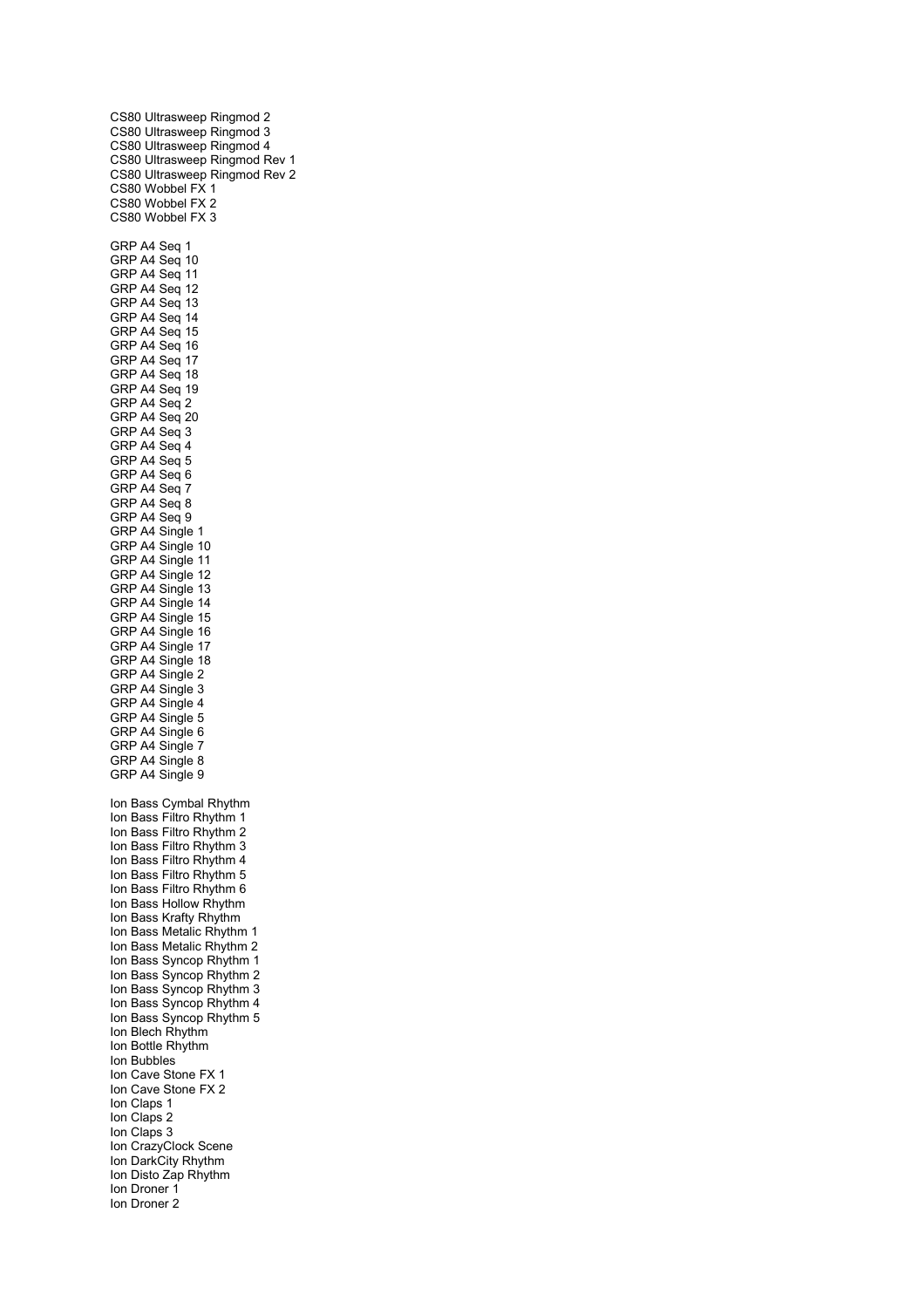Ion Dull Rhythm Ion Falldown Scene Ion FatPeggio 1 Ion FatPeggio 2 Ion FatPeggio 3 Ion Flutter FX Ion Flyby Ion Ghost Harp Scene 1 Ion Ghost Harp Scene 2 Ion HeavenlyPeggio 1 Ion HeavenlyPeggio 2 Ion Helicop FX Ion Hihat 1 Ion Hihat 2 Ion Hihat 3 Ion Hihat 4 Ion Hihat 5 Ion Hihat 6 Ion ISS Rhythm Ion Kalimba Rhythm Ion Kick 1 Ion Kick 2 Ion Kick 3 Ion Kick Double Ion Kick Soft Ion Kick Zap 1 Ion Kick Zap 2 Ion Kick Zap 3 Ion Kick Zap 4 Ion Laser FX 1 Ion Laser FX 2 Ion Mash Rhythm Ion Morse Rhythm 1 Ion Morse Rhythm 2 Ion Native Rhythm Ion Noisy Bass Rhythm Ion Pot 1 Ion Pot 2 Ion Pot Rhythm Ion Randomizer Ion Rimshot Ion Rubber Ball FX 1 Ion Rubber Ball FX 2 Ion Silver Hit Ion Single Note Bassline Ion Sizzle FX Ion Sticks Ion SynHihat Rhythm Ion SynPeggio 1 Ion SynPeggio 2 Ion SynPeggio 3 Ion Tambourine Ion Throaty Rhythm 1 Ion Throaty Rhythm 2 Ion Throaty Rhythm 3 Ion Tin Pan Rhythm Ion Tom Ion UKW Rhythm Ion Vox Rhythm Ion Weird Ion Windy Rhythm Ion Windy Scene Ion Woody Rhythm Ion Zap 1 Ion Zap 2 Ion Zap 3 Ion ZapPeggio Ion Zappy Bass Rhythm 2 Ion Zappy Bass Rhythm 3 Ion Zappy Bass Rhythm M12 70s SciFi Scene 1 M12 70s SciFi Scene 2 M12 Bell FX 1 M12 Bell FX 2 M12 Bell FX 3 M12 Bubble FX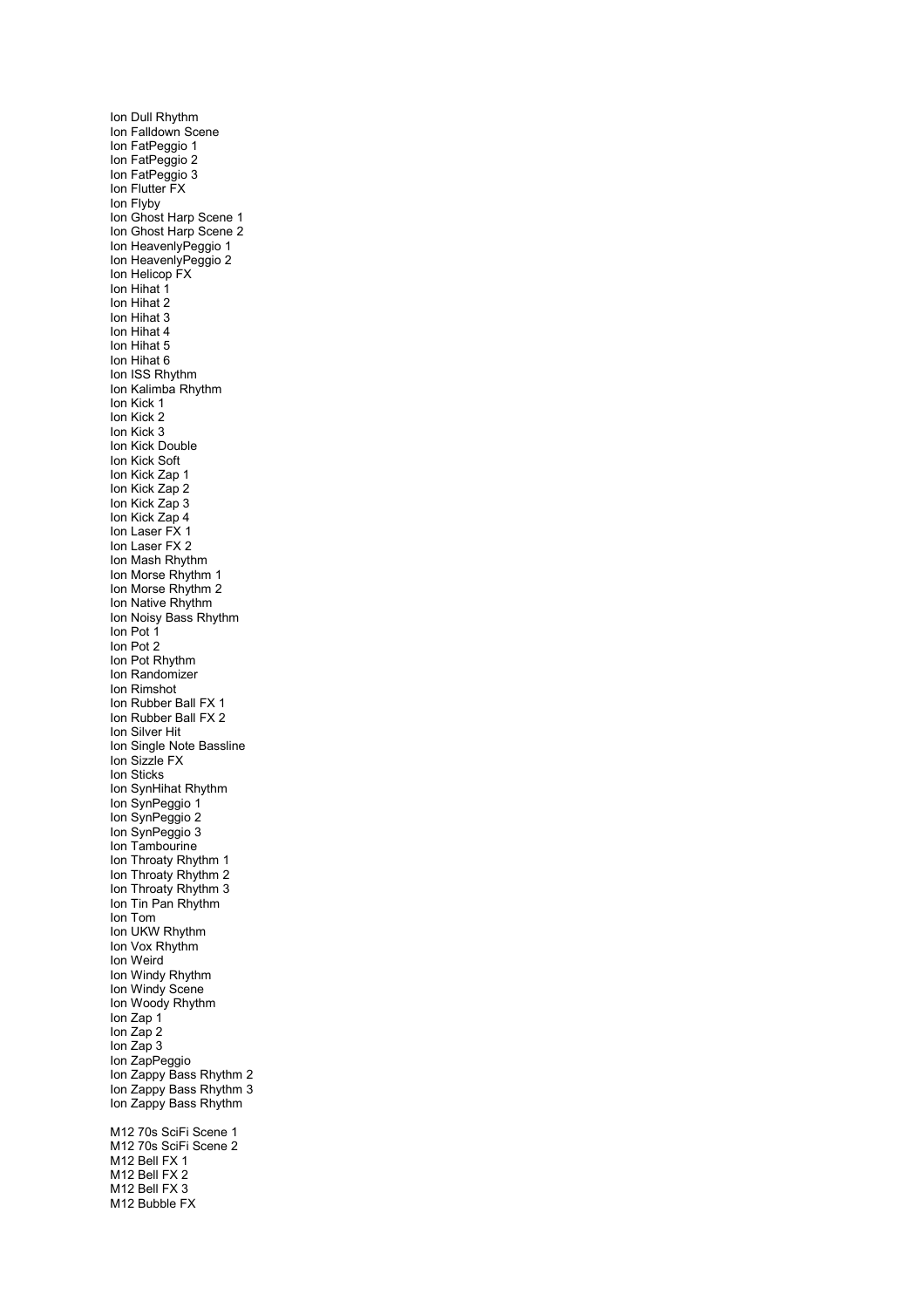| M12 Chord 1<br>M12 Chord 2<br>M12 Chord 3<br>M12 Chord 4<br>M12 Chord 5<br>M12 Chord 6<br>M12 Chord 7<br>M12 Chord 8<br>M12 Cluster FX<br>M12 Cymbal 1<br>M12 Cymbal 2<br>M12 Filtro FX<br>M12 Flyby FX 1<br>M12 Flyby FX 2<br>M12 HarpGliss FX<br>M12 Kick 1<br>M12 Kick 2<br>M12 Mothership Engine<br>M12 Noise Perc FX 1<br>M12 Noise Perc FX<br>M12 Noise Perc FX 3<br>M12 Noise Perc FX 4<br>M12 Noise Perc FX 5<br>M12 Orbit Scene 1<br>M12 Orbit Scene 2<br>M12 Perc FX 1<br>M12 Perc FX 2<br>M12 Repeater FX<br>M12 Single Tone 1<br>M12 Single Tone 2<br>M12 Tom 1<br>M12 Tom 2<br>M12 Tom 3<br>M12 Tom 4<br>M12 Tom 5<br>M <sub>12</sub> Tom 6<br>M12 Tom 7<br>M12 Tom 8<br>M12 Zap 1<br>M12 Zap 2<br>M12 Zap 3                                       |
|-----------------------------------------------------------------------------------------------------------------------------------------------------------------------------------------------------------------------------------------------------------------------------------------------------------------------------------------------------------------------------------------------------------------------------------------------------------------------------------------------------------------------------------------------------------------------------------------------------------------------------------------------------------------------------------------------------------------------------------------------------------------|
| M1000 Chord Falldown FX<br>M1000 Drone FX 1<br>M1000 Drone FX 2<br>M1000 Drone FX 3<br>M1000 Drone FX 4<br>M1000 Filtro FX 1<br>M1000 Filtro FX 2<br>M1000 Filtro FX<br>3<br>M1000 Filtro FX 4<br>M1000 Flexatone<br>M1000 Noise FX 1<br>M1000 Noise FX 10<br>M1000 Noise FX 11<br>M1000 Noise FX 12<br>M1000 Noise FX 2<br>M1000 Noise FX 3<br>M1000 Noise FX 4<br>M1000 Noise FX 5<br>M1000 Noise FX 6<br>M1000 Noise FX 7<br>M1000 Noise FX 8<br>M1000 Noise FX 9<br>M1000 Perc FX<br>M1000 Repeater FX 1<br>M1000 Repeater FX<br>2<br>M1000 Repeater FX 3<br>M1000 Repeater FX 4<br>M1000 SampleHold FX<br>M1000 Single Tone 1<br>M1000 Single Tone 2<br>M1000 Single Tone 3<br>M1000 Single Tone 4<br>M1000 Single Tone 5<br>M1000 Trill FX<br>M1000 Zap 1 |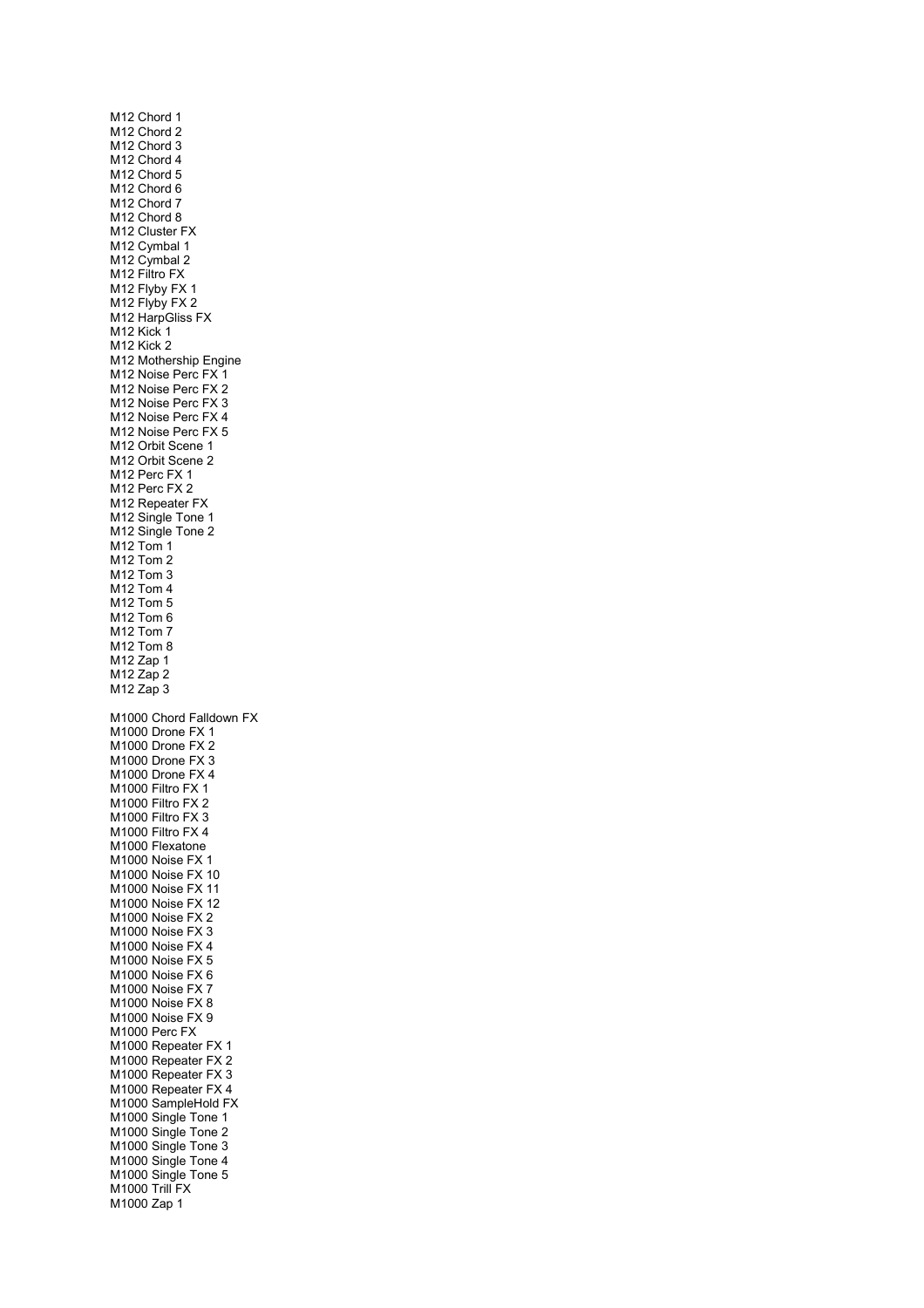M1000 Zap 2 MM Claps 1 MM Claps 2 MM Conga 1 MM Conga 2 MM Conga 3 MM FiltrPerc FX 1 MM FiltrPerc FX 2 MM FiltrReso FX 1 MM Hihat 1 MM Hihat 2 MM Hihat 3 MM Hihat 4 MM Kick 1 MM Kick 2 MM Kick 3 MM Kick 4 MM Kick 5 MM Kick 6 MM Kick 7 MM Noise FX 1 MM Noise FX 2 MM Noise FX 3 MM Noise FX 4 MM Noise FX 5 MM Noise Perc FX 1 MM Noise Perc FX 2 MM Noise Perc FX 3 MM Noise Perc FX 4 MM Noise Perc FX 5 MM Noise Perc FX 6 MM Noise Perc FX 7 MM Noise Perc FX 8 MM Noise Perc FX 9 MM Perc FX 1 MM Perc FX 2 MM Perc FX 3 MM Perc FX 4 MM Short Bass FX 1 MM Short Bass FX 2 MM Single Tone FX 1 MM Single Tone FX 2 MM Single Tone FX 3 MM Single Tone FX 4 MM Single Tone FX 5 MM Snap FX MM Snare 1 MM Snare 2 MM Snare 3 MM Timpani MM Tom 1 MM Tom 2 MM Tom 3 MM Tom 4 MM Tom 5 MM Tom 6 MM Tom 7 MM Tom 8 MM Tom 9 MM Zap 1 MM Zap 10 MM Zap 11 MM Zap 2 MM Zap 3 MM Zap 4 MM Zap 5 MM Zap 6 MM Zap 7 MM Zap 8 MM Zap 9 MM Zap Repeater FX 1 MM Zap Repeater FX 2 MS20 Bubble FX 1 MS20 Bubble FX 2 MS20 Bubble FX 3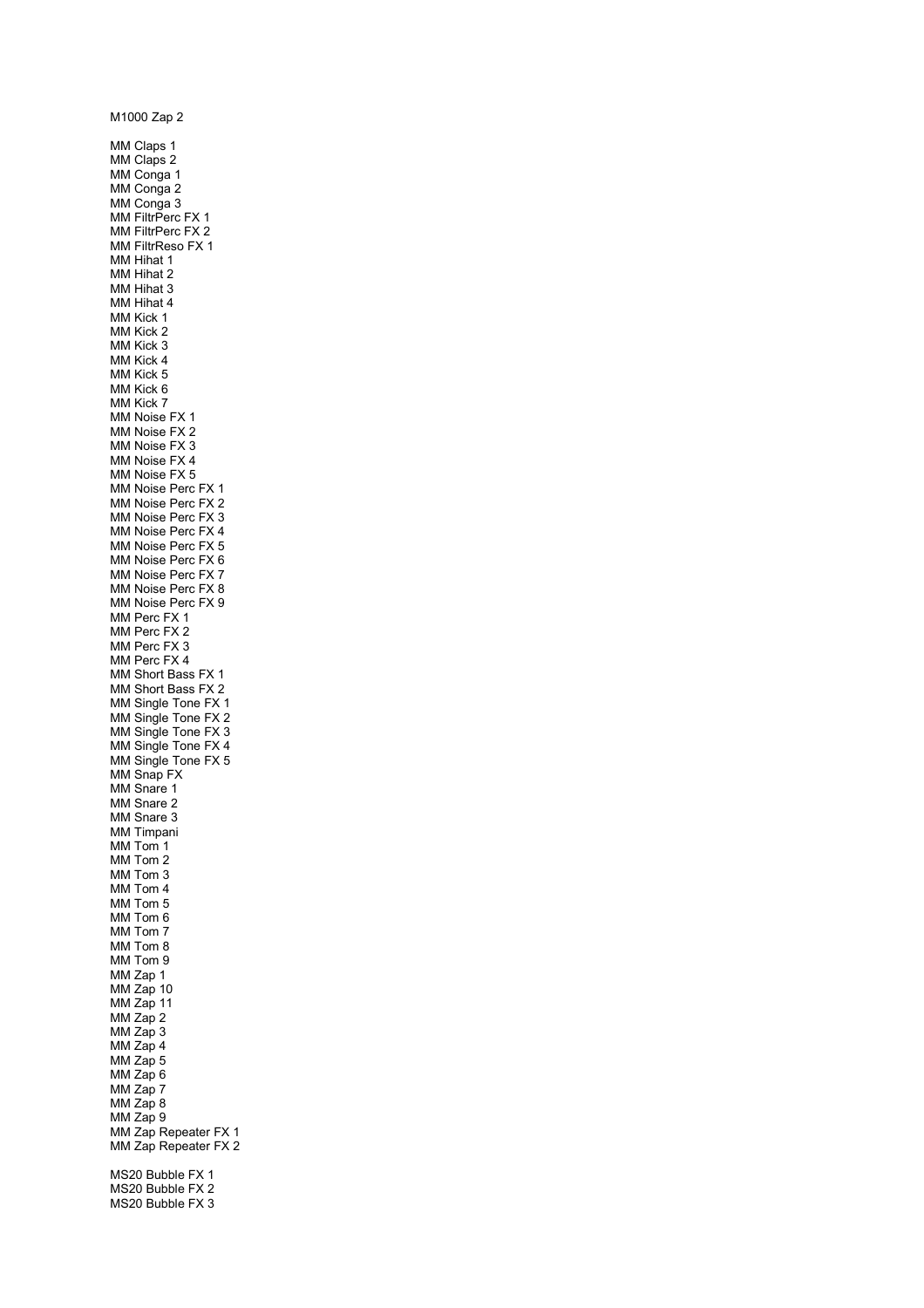MS20 Bubble FX 4 MS20 Bubble FX 5 MS20 Droner FX 1 MS20 Droner FX 2 MS20 Filterbubble 1 MS20 Filterbubble 2 MS20 Filterbubble 3 MS20 Filterbubble 4 MS20 Filterbubble 5 MS20 FilterScene MS20 Filtro FX 1 MS20 Filtro FX 2 MS20 Filtro FX 3 MS<sub>20</sub> Filtro FX 4 MS20 Filtro FX 5 MS20 Kick 1 MS20 Kick 2 MS20 Kick 3 MS20 Kick 4 MS20 Kick 5 MS20 Kick 6 MS20 Kick 7 MS20 Repeater FX 1 MS20 Repeater FX 2 MS20 Repeater FX 3 MS20 Single Tone 1 MS20 Single Tone 2 MS20 Single Tone 3 MS20 Single Tone 4 MS20 Single Tone 5 MS20 Single Tone 6 PS3100 Alarm FX PS3100 Crickets FX 1 PS3100 Crickets FX 2 PS3100 Crickets FX 3 PS3100 Crickets FX 4 PS3100 Drone FX PS3100 Filtro FX 1 PS3100 Filtro FX 2 PS3100 Filtro FX 3 PS3100 Filtro FX 4 PS3100 Filtro FX 5 PS3100 Filtro FX 6 PS3100 Filtro FX 7 PS3100 Helicop FX 1 PS3100 Helicop FX 2 PS3100 Helicop FX 3 PS3100 Helicop FX 4 PS3100 Helicop FX 5 PS3100 Helicop FX 6 PS3100 Helicop short FX 1 PS3100 Helicop short FX 2 PS3100 Jet Scene FX PS3100 Platter Platter FX PS3100 Repeater FX 1 PS3100 Repeater FX 2 PS3100 Repeater FX 3 PS3100 Repeater FX 4 PS3100 Repeater FX 5 PS3100 Repeater FX 6 PS3100 Repeater FX 7 PS3100 Repeater FX 8 PS3100 Rhythm Chord 1 PS3100 Rhythm Chord 2 PS3100 Rhythm Chord 3 PS3100 SampleHold 1 PS3100 SampleHold 2 PS3100 Short Note FX PS3100 Single Tone 1 PS3100 Single Tone 2 PS3100 Sputnik FX Trident Chord 1 Trident Chord 2 Trident Chord 3 Trident Chord 4